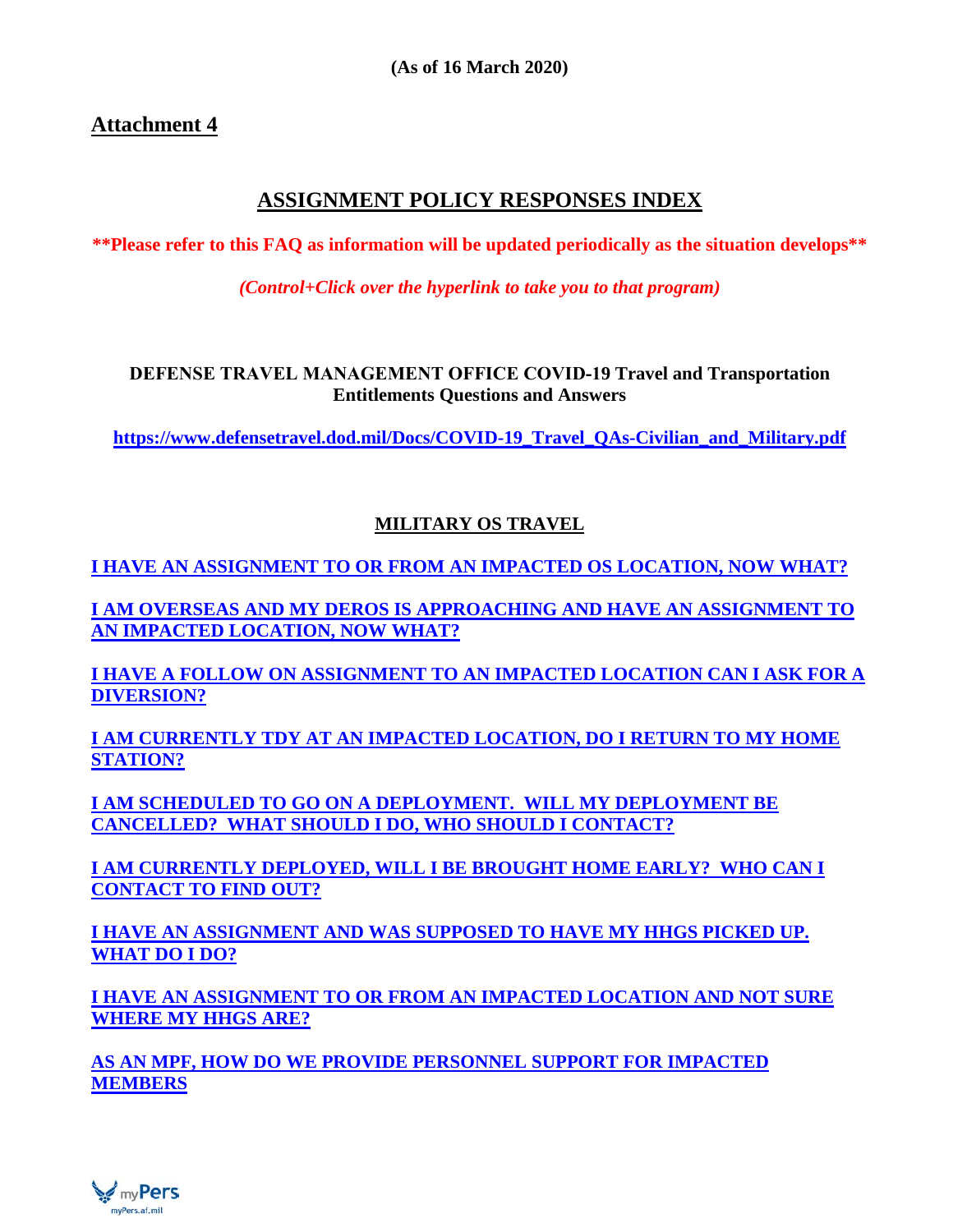#### **(As of 16 March 2020)**

# **MILITARY CONUS (INCLUDING AK/HI) AND U.S. TERRITORY PCS/LEAVE ENROUTE/TDY TRAVEL**

**\*\*Please refer to this FAQ as information will be updated periodically as the situation develops\*\***

*(Control+Click over the hyperlink to take you to that program)*

**I HAVE AN ASSIGNMENT [TO OR FROM AN IMPACTED LOCATION, NOW WHAT?](#page-5-0)**

**I HAVE PCS TRAVEL TO OR FROM A [CONUS TO CONUS \(INCLUDING AK/HI](#page-5-1)  [LOCATION OR PCS TRAVEL TO OR FROM A U.S. TERRITORY\); ARE THERE TRAVEL](#page-5-1)  [EXCEPTIONS?](#page-5-1)**

**WHAT IS CLASSIFIED AS [MISSION-ESSENTIAL TRAVEL?](#page-5-2)**

**[I HAVE A TRAVEL EXCEPTION, WHO IS THE APPROVAL AUTHORITY?](#page-5-3)**

**[I HAVE DEPARTED A CONUS INSTALLATION](#page-5-4) (INCLUDING AK/HI OR U.S. TERRITORY) [PRIOR TO 16 MAR 20 AND CURRENTLY ON LEAVE ENROUTE WITHIN](#page-5-4)  [THE CONUS OR U.S. TERRITORY, CAN I REPORT TO MY NEXT DUTY LOCATION IN](#page-5-4)  [THE CONUS/U.S. TERRITORY?](#page-5-4)**

**[I AM CURRENTLY TDY STATIONED IN THE CONUS](#page-5-5) (INCLUDING AK/HI OR A U.S. [TERRITORY\), CAN I RETURN TO MY DUTY STATION IN THE CONUS OR A U.S.](#page-5-5)  [TERRITORY?](#page-5-5)**

**[I AM CURRENTLY STATIONED IN A NON-LEVEL 3 LOCATION CAN I PCS TO A CONUS](#page-6-3)  [TO CONUS \(INCLUDING AK/HI OR US. TERRITORY\), ON OR AFTER 16 MAR 20?](#page-6-3)**

**[I HAVE AN ASSIGNMENT AND WAS SUPPOSED TO HAVE MY HHGS PICKED UP.](#page-6-0)  [WHAT DO I DO?](#page-6-0)**

**[I HAVE AN ASSIGNMENT TO OR FROM AN IMPACTED LOCATION AND NOT SURE](#page-6-1)  [WHERE MY HHGS ARE?](#page-6-1)**

**[AS AN MPF, HOW DO WE PROVIDE PERSONNEL SUPPORT FOR IMPACTED](#page-6-2)  [MEMBERS?](#page-6-2)**

<span id="page-1-0"></span>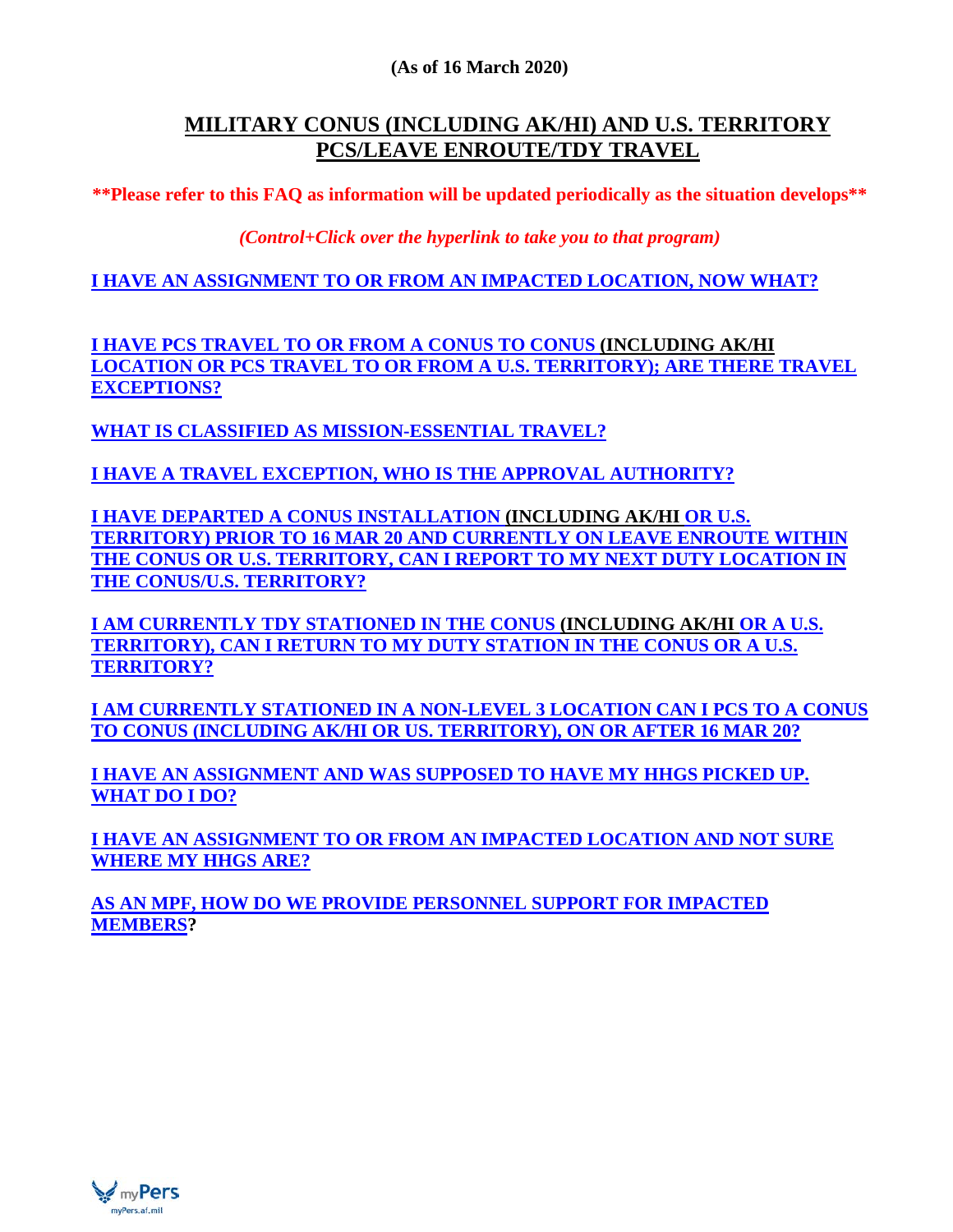#### **(As of 16 March 2020)**

# **ADDITIONAL INFORMATION**

**\*\*Please refer to this FAQ as information will be updated periodically as the situation develops\*\***

*(Control+Click over the hyperlink to take you to that program)*

**[WHAT IS BEING DONE TO ENSURE OUR SERVICE MEMBERS ARE SAFE IN THEIR](#page-6-4)  [TRAVELS AND KEEP THEM HEALTHY?](#page-6-4)**

**[WHY WAS TRAVEL RESTRICTIONS IMPLEMENTED?](#page-7-0)**

**[ARE THERE DESIGNATED LOCATIONS THAT SERVICE MEMBERS RETURNING](#page-7-1)  [CONUS MUST TRAVEL TO IN ORDER TO BE PLACED UNDER THE 14-DAY](#page-7-1)  [RESTRICTION OF MOVEMENT?](#page-7-1)**

**[WILL THE SCREENING MEASURES ONLY BE FOR THOSE LANDING IN LEVEL 2 OR 3](#page-7-2)  [LOCATIONS?](#page-7-2)**

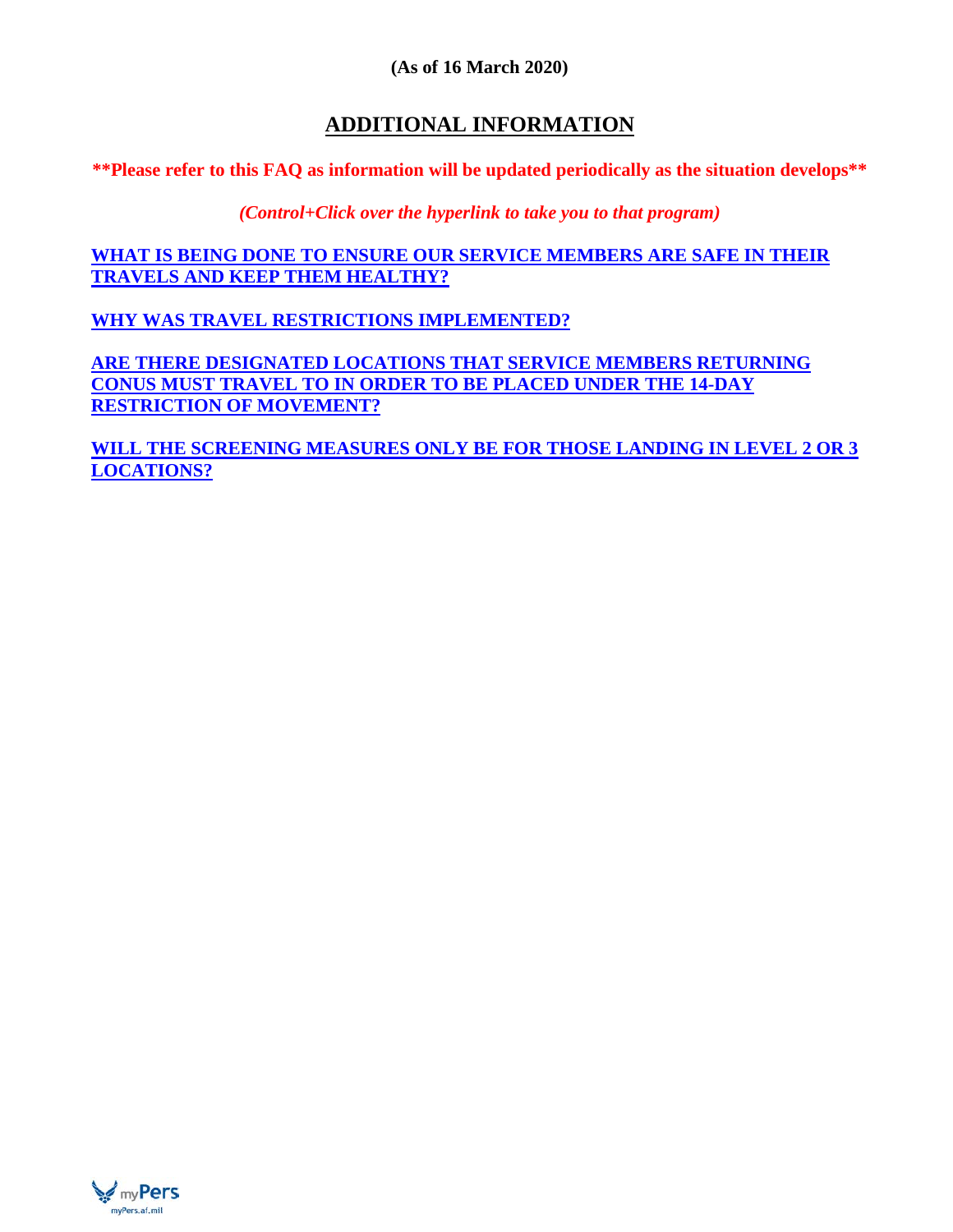#### **I HAVE AN ASSIGNMENT TO OR FROM AN IMPACTED LOCATION, NOW WHAT?**

Effective 13 March 2020, Total Force Military and Civilian Airmen and their families traveling *to, from or through* Centers for Disease Control and Prevention (CDC) with Travel Health Notices of Level 3 (COVID-19) will Stop Movement for the next 60 days. See attachment 4 of guidance for impacted countries. Concurrent official travel for family members of Total Force Military and Civilian Airmen is *denied to, from or through* CDC Countries with Travel Health Notices of Level 2. See attachment 4 of guidance for impacted countries.

Specific PCS guidance for military Airmen is outlined in the "Stop Movement and Concurrent Guidance Related to Travel Restrictions Due to the Coronavirus Disease (COVID-19)".

If your assignment is *to or from* an Overseas country designated as **Level 3** for COVID-19 by the CDC, reference Part I, para 2. RNLTD and DEROS Extension requirements are outlined in Part I, para 5. Exceptions are outlined in Part I, para 5.

If your assignment is **accompanied** and *to* an overseas country designated as **Level 2** for COVID-19 by the CDC, and you have family members who are impacted by the concurrent official travel denial, reference Part II, para 2.

If your assignment is to or from CONUS to CONUS location reference Part II, para

Due to the nature of the COVID-19 outbreak and specific state and country reactions to the virus, the CDC assessment for Level's 1, 2, and 3 is fluid in nature and is ever changing. We ask that you stay in touch with your leadership for future updates. Additional information on COVID-19 is available on the CDC website at [https://www.cdc.gov/coronavirus/2019-ncov/summary.html,](https://www.cdc.gov/coronavirus/2019-ncov/summary.html) a real-time listing of countries affected can be found at [https://www.cdc.gov/coronavirus/2019-ncov/travelers/index.html.](https://www.cdc.gov/coronavirus/2019-ncov/travelers/index.html) You can also access information on the Air Force's Personnel Center Facebook page, [www.facebook.com/airforcepersonnelcenter](http://www.facebook.com/airforcepersonnelcenter) and on the U.S. Air Force page at [https://www.af.mil/News/Coronavirus-Disease-2019/.](https://www.af.mil/News/Coronavirus-Disease-2019/)

## <span id="page-3-0"></span>**I AM OVERSEAS AND MY DEROS IS APPROACHING AND HAVE AN ASSIGNMENT TO AN IMPACTED LOCATION, NOW WHAT?**

<span id="page-3-1"></span>Any DEROS and RNLTD extensions required based off the stop movement guidance, will be made by AFPC. Extensions will be for 60 days.

#### **I HAVE A FOLLOW ON ASSIGNMENT TO AN IMPACTED LOCATION, CAN I ASK FOR A DIVERSION?**

Not at this time, remain in place or follow Stop Movement guidance. Specific PCS guidance for military Airmen is outlined in the "Stop Movement and Concurrent Guidance Related to Travel Restrictions Due to the Coronavirus Disease (COVID-19)".

#### <span id="page-3-2"></span>**I AM CURRENTLY TDY AT AN IMPACTED LOCATION TDY, DO I RETURN TO MY HOME STATION?**

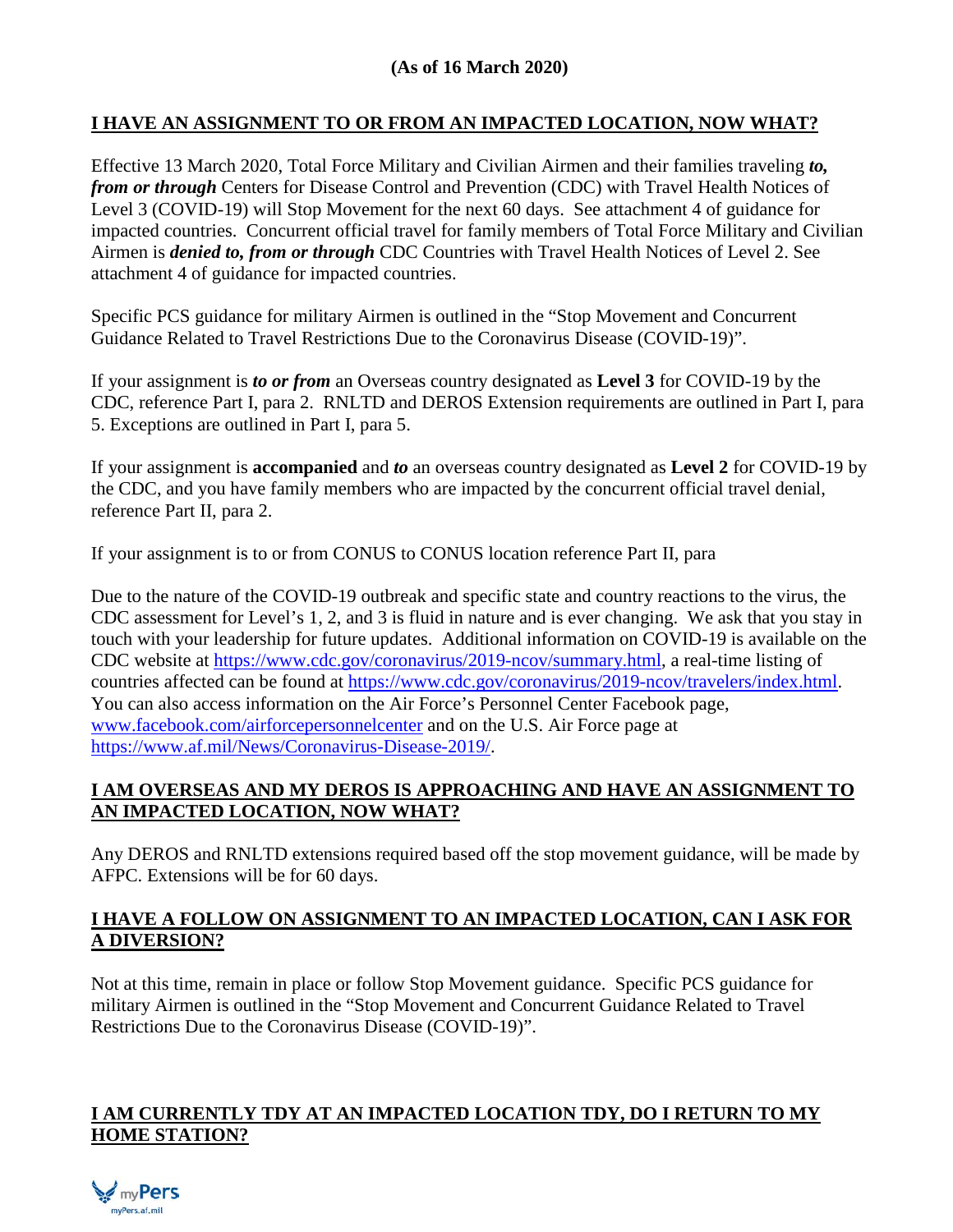No, remain in place. See Part I, para 3 of "Stop Movement and Concurrent Guidance Related to Travel Restrictions Due to the Coronavirus Disease (COVID-19)".

Airmen projected TDY or Leave to a Stop Movement location will *not* proceed. Airmen currently at a TDY location impacted by Stop Movement will remain in-place until further guidance or Stop Movement is terminated. Airmen enroute will be contacted by their chain of command for instructions. Airmen currently on leave at an impacted Stop Movement country will remain in-place and will be contacted by their chain of command for further guidance. Upon member returning to home station leave dates will be adjusted accordingly.

If you are on official travel to non-Level 3 designated locations, see Part III of "Stop Movement and Concurrent Guidance Related to Travel Restrictions Due to the Coronavirus Disease (COVID-19)",

## <span id="page-4-0"></span>**I AM SCHEDULED TO GO ON A DEPLOYMENT. WILL MY DEPLOYMENT BE CANCELLED? WHAT SHOULD I DO, WHO SHOULD I CONTACT?**

Stay in touch with your deployed and home station unit leadership, and make sure they know how best to reach you. As more information becomes available, we will pass it on or you will be contacted through your chain of command.

#### <span id="page-4-1"></span>**I AM CURRENTLY DEPLOYED, WILL I BE BROUGHT HOME EARLY? WHO CAN I CONTACT TO FIND OUT?**

Stay in touch with your deployed and home station unit leadership, and make sure they know how best to reach you. As more information becomes available, we will pass it on or you will be contacted through your chain of command.

#### **I HAVE AN ASSIGNMENT AND WAS SUPPOSED TO HAVE MY HHGS PICKED UP. WHAT DO I DO?**

For general questions prior to movement of HHG, NTS or POV those members can contact their local transportation office.

## **I HAVE AN ASSIGNMENT TO OR FROM AN IMPACTED LOCATION AND NOT SURE WHERE MY HHGS ARE?**

Those members who already have HHG, NTS in the pipeline should contact the losing transportation office.

#### **[AS AN MPF, HOW DO WE PROVIDE PERSONNEL SUPPORT FOR IMPACTED](#page-6-2)  [MEMBERS](#page-6-2)**

Please thoroughly review guidance in the "Stop Movement and Concurrent Guidance Related to Travel Restrictions Due to the Coronavirus Disease (COVID-19)". This document covers the stop movement order and concurrent travel guidance in addition to TDY hold guidance. For Outbound Assignments sections, further guidance will be relayed via official channels to track and report personnel who have outprocessed and departed for PCS but have not yet signed in.

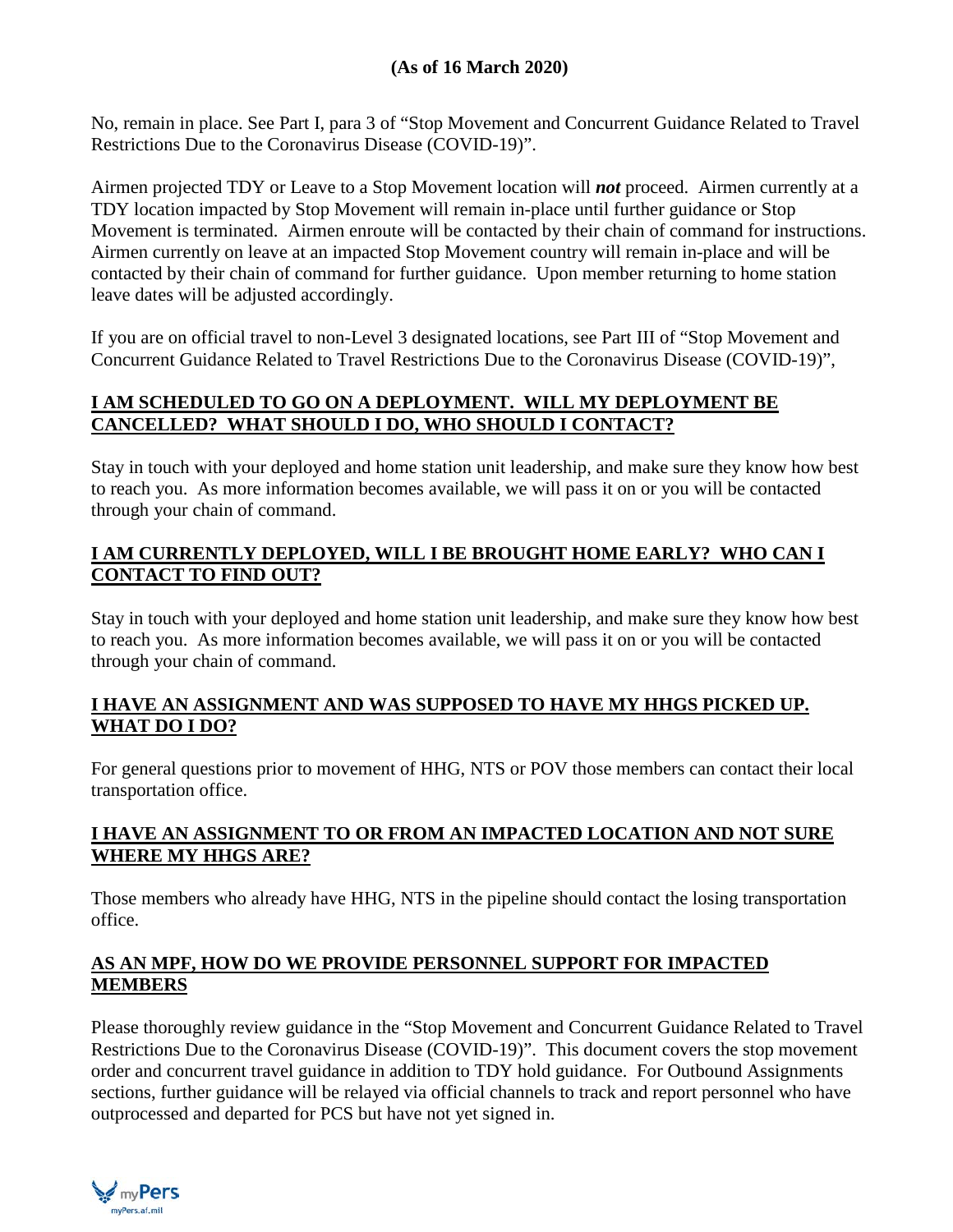## **(As of 16 March 2020)**

*NOTE*: Anyone planning to travel to overseas destinations are advised to individually review the U.S. Department of State's website for up-to-date overseas travel information for destination countries and the Emergency Alert for Coronavirus page at [https://travel.state.gov/content/travel.html.](https://travel.state.gov/content/travel.html)

#### <span id="page-5-0"></span>**I HAVE AN ASSIGNMENT TO OR FROM AN IMPACTED LOCATION, NOW WHAT?**

Effective 16 March 2020, Military Airmen and their families assigned to DoD installations, facilities, and surrounding areas in the United States and its territories on government-funded travel will Stop Movement through 11 May 2020. All military Airmen will Stop Movement. Until the travel restrictions prescribed above are lifted, military Airmen are only authorized local leave. DoD family members, whose transportation is government-funded, will also Stop Movement.

#### <span id="page-5-1"></span>**I HAVE PCS TRAVEL TO OR FROM A CONUS TO CONUS (INCLUDING AK/HI LOCATION OR PCS TRAVEL TO OR FROM A U.S. TERRITORY); ARE THERE TRAVEL EXCEPTIONS?**

Exceptions may be granted in writing for compelling cases where travel is determined to be missionessential, necessary for humanitarian reasons, or warranted due to extreme hardship.

## <span id="page-5-2"></span>**WHAT IS CLASSIFIED AS MISSION-ESSENTIAL TRAVEL?**

Mission-essential travel refers to work that must be performed to ensure the continued operations of mission-essential functions as determined by DoD component.

## <span id="page-5-3"></span>**I HAVE A TRAVEL EXCEPTION, WHO IS THE APPROVAL AUTHORITY?**

Approval authority for these exceptions belongs to the Combatant Commander if the individual is assigned to a combatant command; the Chairman of the Joint Chiefs of Staff if the individual is assigned to the Joint Staff; the Secretary of the Military Department concerned for personnel under his or her jurisdiction; or the Chief Management Officer for the Office of the Secretary for Defense, Defense Field Activities and Agencies.

This authority may be delegated in writing to a level no lower than the first general officer, flag officer, or member of the Senior Executive Service in the traveler's chain of command or supervision. These exceptions are to be done on a case by case basis, shall be limited in number, and shall be coordinated between the gaining and losing organizations, as appropriate.

#### <span id="page-5-4"></span>**I HAVE DEPARTED A CONUS INSTALLATION (INCLUDING AK/HI OR U.S. TERRITORY) PRIOR TO 16 MAR 20 AND CURRENTLY ON LEAVE ENROUTE WITHIN THE CONUS OR U.S. TERRITORY, CAN I REPORT TO MY NEXT DUTY LOCATION IN THE CONUS/U.S. TERRITORY?**

Individuals who have already initiated travel (including intermediate stops) are authorized to continue to their final destination.

#### <span id="page-5-5"></span>**I AM CURRENTLY TDY STATIONED IN THE CONUS (INCLUDING AK/HI OR A U.S. TERRITORY), CAN I RETURN TO MY DUTY STATION IN THE CONUS OR A U.S. TERRITORY?**

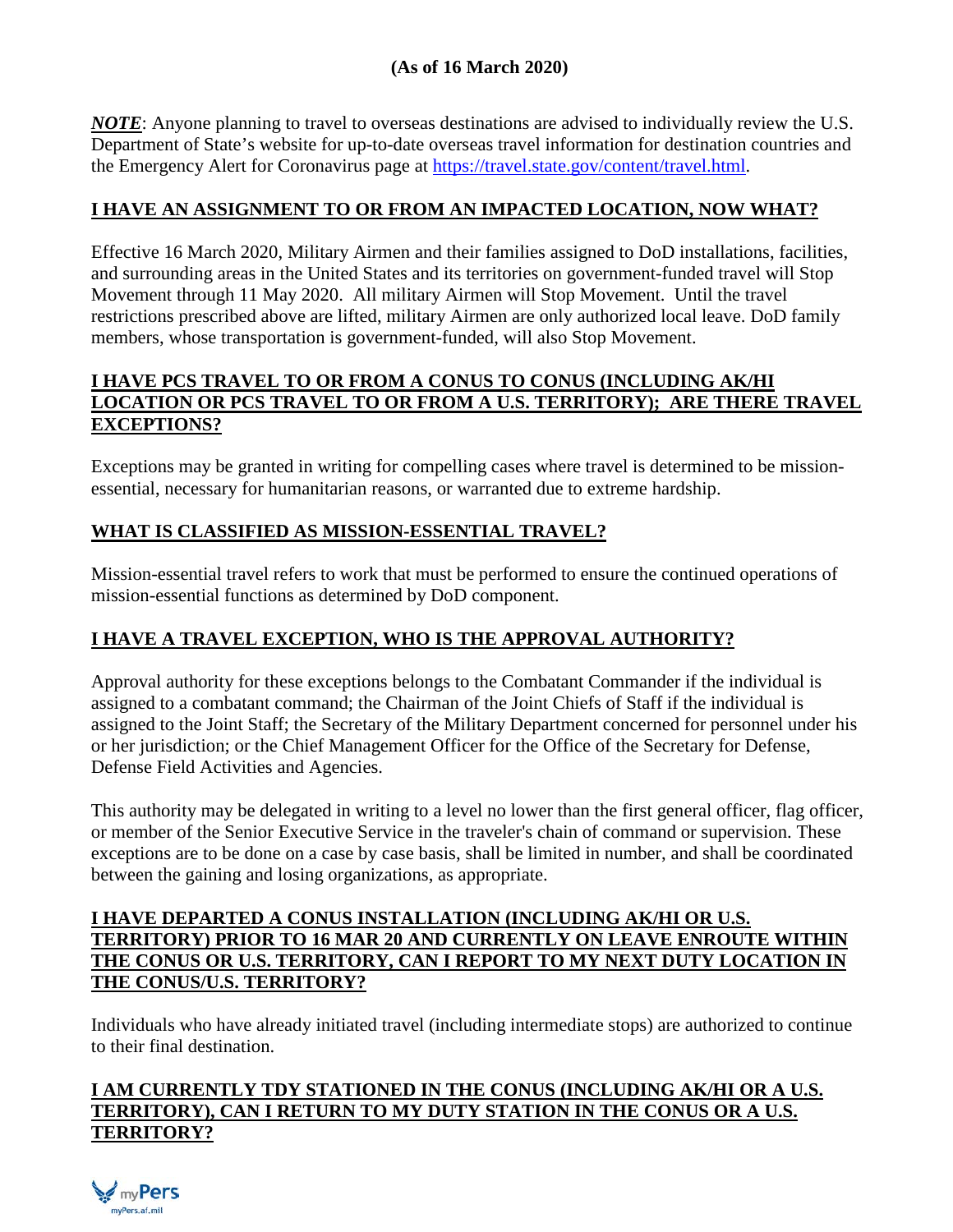Individuals whose TDY ends within stop movement period are authorized to return to their home station.

## <span id="page-6-3"></span>**I AM CURRENTLY STATIONED IN A NON-LEVEL 3 LOCATION, CAN I PCS CONUS (INCLUDING AK/HI OR US. TERRITORY), ON OR AFTER 16 MAR 20?**

<span id="page-6-0"></span>Travel from Level 2 COVID-19 designated locations to CONUS (to include AK, HI and U.S. territories) must be in accordance with travel screening protocol in attachment 3. Additionally, Airmen assigned to a Level 2 COVID-19 location who are currently in a TDY or leave status in CONUS (to include AK, HI and U.S. territories) are permitted to return to home station in accordance with travel screening protocols in attachment 3.

## **I HAVE AN ASSIGNMENT AND WAS SUPPOSED TO HAVE MY HHGS PICKED UP. WHAT DO I DO?**

For general questions prior to movement of HHG, NTS or POV those members can contact their local transportation office.

#### <span id="page-6-1"></span>**I HAVE AN ASSIGNMENT TO OR FROM AN IMPACTED LOCATION AND NOT SURE WHERE MY HHGS ARE?**

Those members who already have HHG, NTS in the pipeline should contact the losing transportation office.

## <span id="page-6-2"></span>**AS AN MPF, HOW DO WE PROVIDE PERSONNEL SUPPORT FOR IMPACTED MEMBERS?**

Please thoroughly review guidance in the "Stop Movement and Concurrent Guidance Related to Travel Restrictions Due to the Coronavirus Disease (COVID-19)". This document covers the stop movement order and concurrent travel guidance in addition to TDY hold guidance. For Outbound Assignments sections, further guidance will be relayed via official channels to track and report personnel who have outprocessed and departed for PCS but have not yet signed in.

#### <span id="page-6-4"></span>**What is being done to ensure our service members are safe in their travels and keep them healthy?**

The actions outlined in Secretary Esper's memo and the Force Health Protection Supplement #4 are done to protect our personnel and their families. The department will take several measures to enhance traveler safety, such as establishing pre- and post-travel screening and reception procedures and transitioning to military and DoD contracted aircraft for from or to CDC Level 3 or Level 2 designated areas. Additionally, DoD has instituted domestic official travel restrictions through May 11 (e.g. Permanent Change of Station and Temporary Duty) to safeguard our people. We encourage all DoD personnel and families to visit<https://www.defense.gov/Explore/Spotlight/Coronavirus/> for tips on staying healthy.